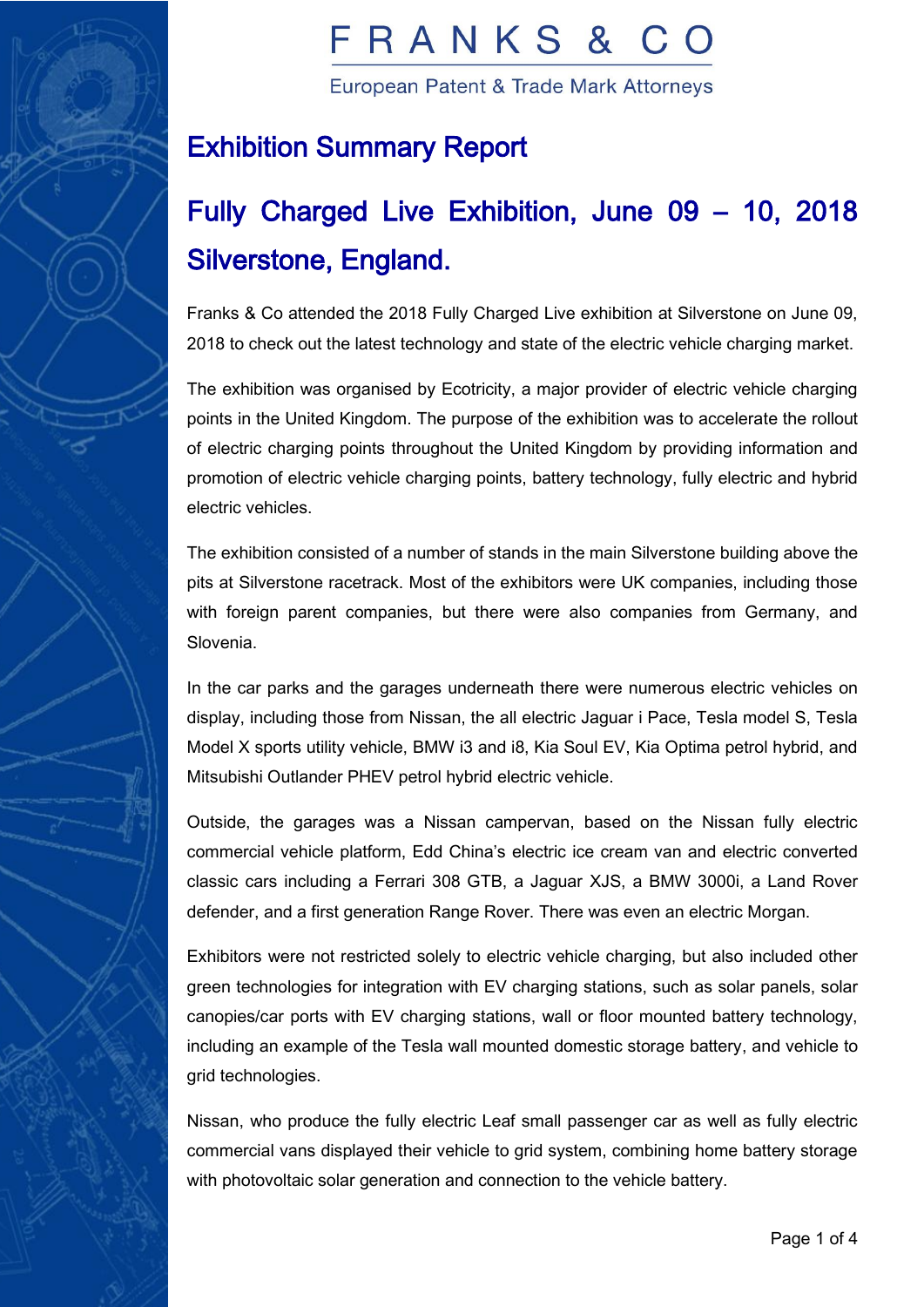

### European Patent & Trade Mark Attorneys

In addition there were companies providing electric vehicle rental, accessories for electric vehicles, conversion of classic cars to all electric propulsion, and location map software for locating electric vehicle charging points.

At the same time as the exhibition, Silverstone was also hosting a round of the British GT Championship (britishgt.com). Electric cars have some way to go before electric racing will be as addictive as internal combustion engines. Somehow an electric motor is just not the same as the sound of a Bentley GT twin turbo V8 racing engine as the driver lifts off into Abbey.

The taxi service was provided by the Tesla owners club, and provided a free ride in a Model S P100D . For those familiar with Tesla model naming, the 100 is the battery size, meaning 100kWh, the P means performance, and the underline " \_\_\_\_" means that the Ludicrous performance mode option is fitted, which increases  $0 - 60$  mph acceleration from an already respectable 4.2 seconds to a ludicrous 2.5 seconds. This is the fastest acceleration available for the money in the UK car market at the moment and is a unique selling point of the Tesla Model S, until the even faster accelerating new Tesla roadster appears.

We arrived in a BMW i3 having driven 85 miles on electric charge only and the last 10 miles on the 600cc range extender petrol engine. On arrival, the purpose of the exhibition became very obvious - instead of having one EV charging point per parking space, there were no electric vehicle charging points at all in the Silverstone car park, and a high proportion of Teslas in the car park, none of which could be left charging. On the return journey, power was supplied by the 600cc range extender engine under the rear seat in the BMW i3 until the first service station north on the M1 near Northampton. There was one Ecotricity charging point with two parking spaces adjacent and one bay was already taken by an all electric Nissan Leaf. After connecting the electric cable to the i3, it would not supply power, and then would not release from the i3's charging point. The Ecotricity service technicians arrived and informed us that the charger could only charge one car at once. Eventually the cable released, without giving any charge. We then drove to the next charger on the iPhone app, a Holiday Inn on the outskirts of Northampton and found an available fast charger. It took 25 minutes to charge the i3 battery from 4% to 80%, giving an electric range of around 106 miles, at a cost of £7.06 to "fill up".

The short term commercial advantage to a business of having an electric charging point then became apparent; you can sell the driver and passengers some drinks or a meal whilst they are waiting for their battery to charge. It then turned out that we were holding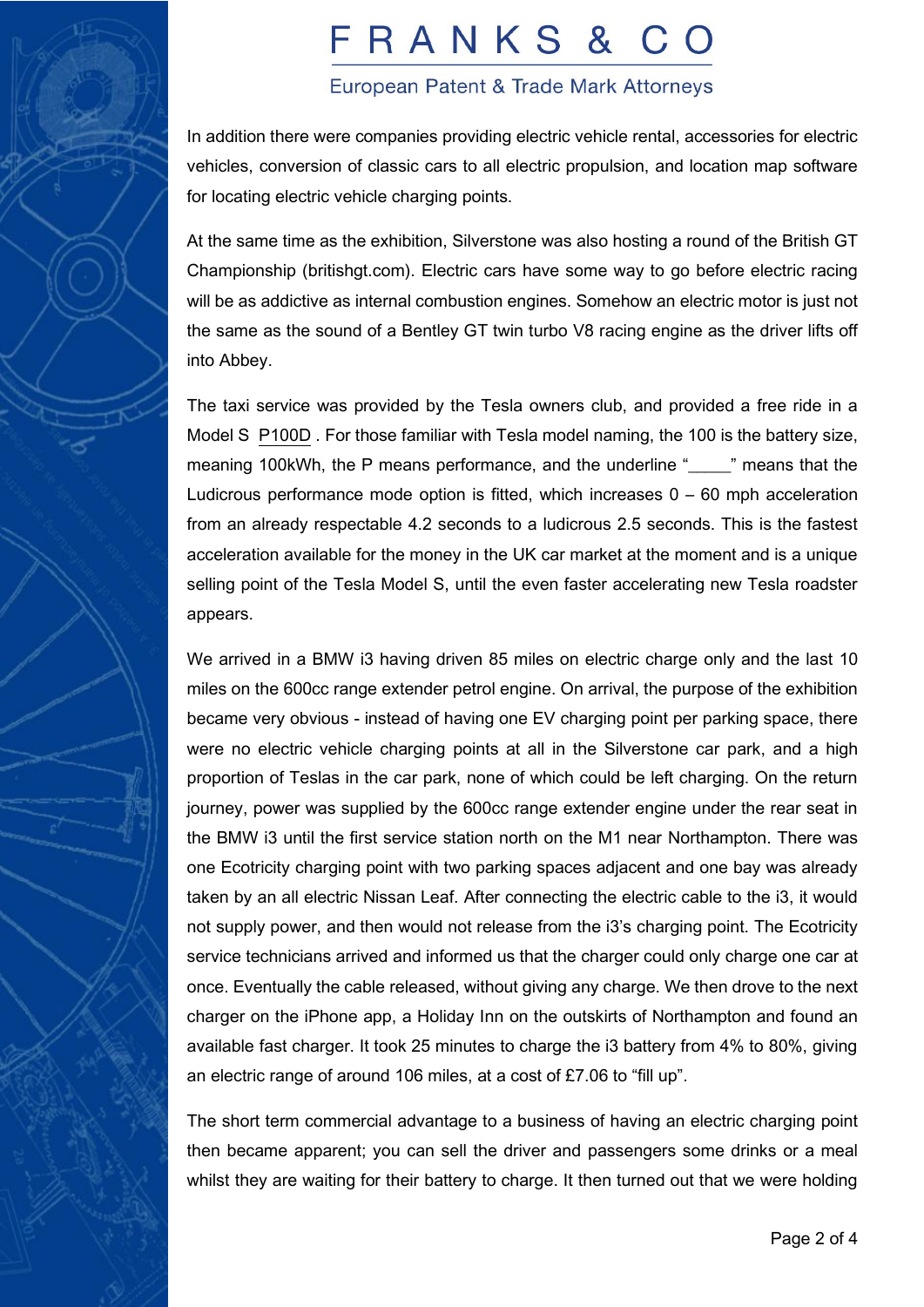

### European Patent & Trade Mark Attorneys

up an all electric Kia who had waited for our i3 to charge before they could use the charger, more beverage sales for Holiday Inn. The return journey was then electric all the way.

The electric vehicle charging industry is no longer in its infancy, but is still in its formative years. There are many small companies offering electric vehicle charging points, for both domestic and commercial use. The industry is fragmented and clear market leaders in EV charging point supply and installation have yet to emerge. Some companies look stronger than others, but the EV charge point industry is ripe for consolidation, mergers and takeovers. The goals are (i) reduction of cost of electric vehicle charging points including installation, (ii) widespread provision of many EV charging points in every car park place, petrol service station, supermarket car park and home, (iii) increasing charging rates so as to decrease vehicle charging times. This last goal is pushing towards higher charge currents and higher voltages. 50kW chargers were present at the exhibition which can charge a Tesla Model S P100D fully in less than two hours. However, much of the technology on display was for lower charge rates, and was already heading towards obsolescence.

As shown by our journey, electric vehicle charging points are still too thin on the ground. The delays in rolling out electric vehicle technology are not primarily technical, but rather financial. It still costs more to buy an electric car than an equivalent petrol or diesel hybrid, even with government incentives. Further, the utility of the vehicle from the owner's perspective is still diminished compared to an internal combustion engine version of the same vehicle. The exception to this is the Tesla Model S with Ludicrous mode option, which can out accelerate almost anything else on the UK highways, including cars at ten times the price. At the moment, the scarcity of electric vehicle charging points and the time taken to charge adds significantly to journey times and requires detours from the quickest route and this is hindering adoption of existing electric vehicle technology.

In time as EV charging points become more common these problems will disappear. The cost of electricity per mile for an electric vehicle is significantly less than the cost of petrol or diesel for the same equivalent vehicle having an internal combustion engine, but the cost of electric vehicle charging points remains high, and to be sure of finding one, drivers need to fit one at home, if they have a parking space. To buy and install a home EV charging point costs several thousand pounds, and the latest EV fast chargers can cost up to £30,000 to install.

Although petrol and diesel engines are destined to reduce in number, petrol service stations are not going to go out of business anytime soon, but over time sales of petrol